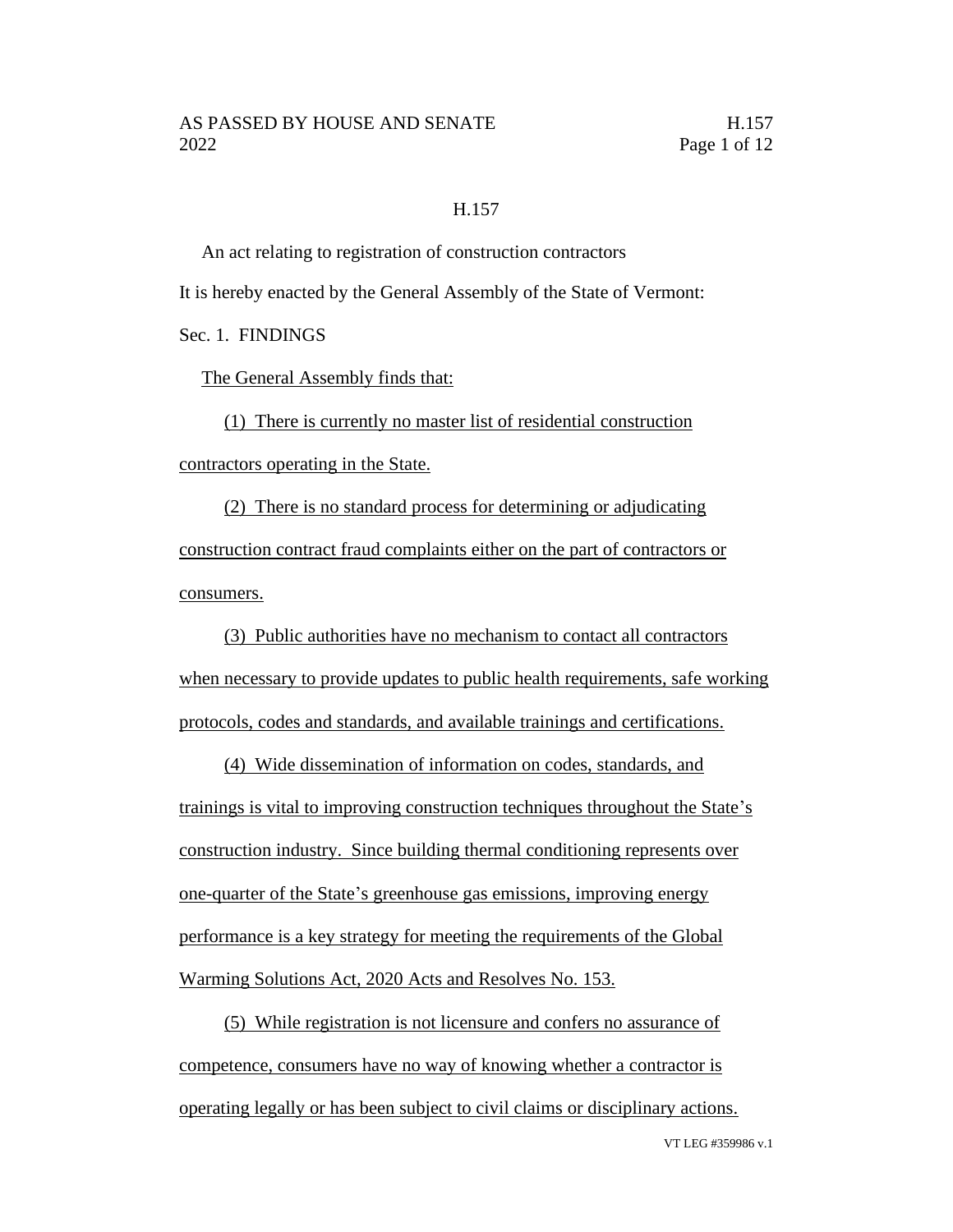(6) A noncommercial, standardized public listing will provide contractors an opportunity to include in their record optional third-party, Statesanctioned certifications.

Sec. 2. 3 V.S.A. § 122 is amended to read:

# § 122. OFFICE OF PROFESSIONAL REGULATION

The Office of Professional Regulation is created within the Office of the Secretary of State. The Office of Professional Regulation shall have a director who shall be is an exempt employee appointed by the Secretary of State and shall be an exempt employee. The following boards or professions are attached to the Office of Professional Regulation:

\* \* \*

### (51) Residential Contractors

Sec. 3. 26 V.S.A. chapter 106 is added to read:

# CHAPTER 106. RESIDENTIAL CONTRACTORS

### Subchapter 1. General Provisions

### § 5501. REGISTRATION REQUIRED

(a) A person shall register with the Office of Professional Regulation prior to contracting with a homeowner to perform residential construction in exchange for consideration of more than \$3,500.00, including labor and materials.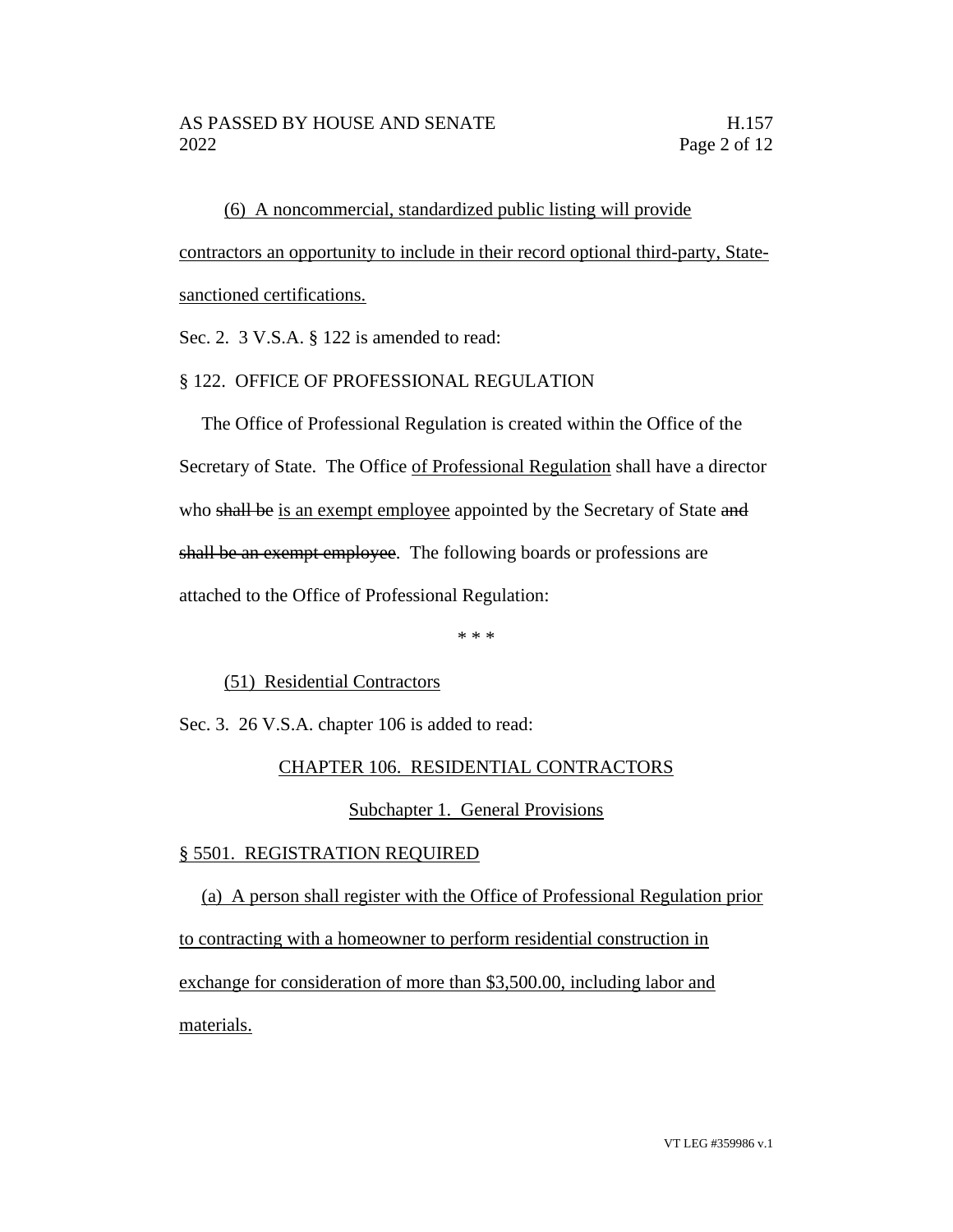(b) Unless otherwise exempt under section 5502 of this title, as used in this chapter, "residential construction" means to build, demolish, or alter a residential dwelling unit, or a building or premises with four or fewer residential dwelling units, in this State, and includes interior and exterior construction, renovation, and repair; painting; paving; roofing; weatherization; installation or repair of heating, plumbing, solar, electrical, water, or wastewater systems; and other activities the Office specifies by rule consistent with this chapter.

# § 5502. EXEMPTIONS

This chapter does not apply to:

(1) an employee acting within the scope of his or her employment for a business organization registered under this chapter;

(2)(A) a professional engineer, licensed architect, or a tradesperson licensed, registered, or certified by the Department of Public Safety acting within the scope of his or her license, registration, or certification; or

(B) a business that performs residential construction if the work is performed primarily by or under the direct supervision of one or more employees who are individually exempt from registration under subdivision  $(2)(A)$  of this section;

(3) delivery or installation of consumer appliances, audio-visual equipment, telephone equipment, or computer network equipment;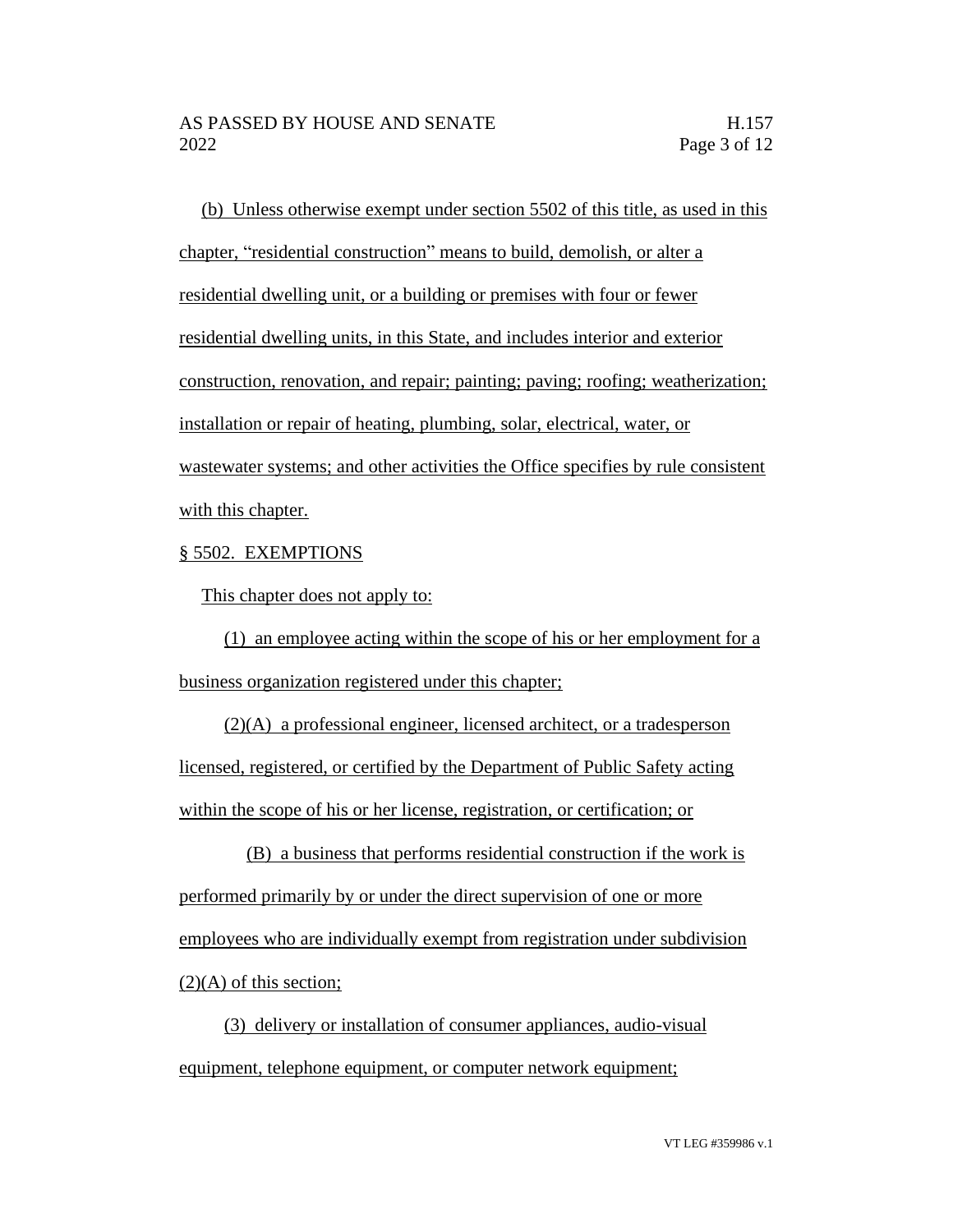(4) landscaping;

(5) work on a structure that is not attached to a residential building; or

(6) work that would otherwise require registration that a person

performs in response to an emergency, provided the person applies for registration within a reasonable time after performing the work.

## § 5503. MANDATORY REGISTRATION AND VOLUNTARY

# CERTIFICATION DISTINGUISHED

(a)(1) The system of mandatory registration established by this chapter is intended to protect against fraud, deception, breach of contract, and violations of law, but is not intended to establish standards for professional qualifications or workmanship that is otherwise lawful.

(2) The provisions of 3 V.S.A. § 129a, with respect to a registration, shall be construed in a manner consistent with the limitations of this subsection.

(b) The system of voluntary certification established in this chapter is intended to provide consumers and contractors with a publicly available, noncommercial venue for contractors to list optional approved certifications. The Director of Professional Regulation, in consultation with public safety officials and recognized associations or boards of builders, remodelers, architects, and engineers, may: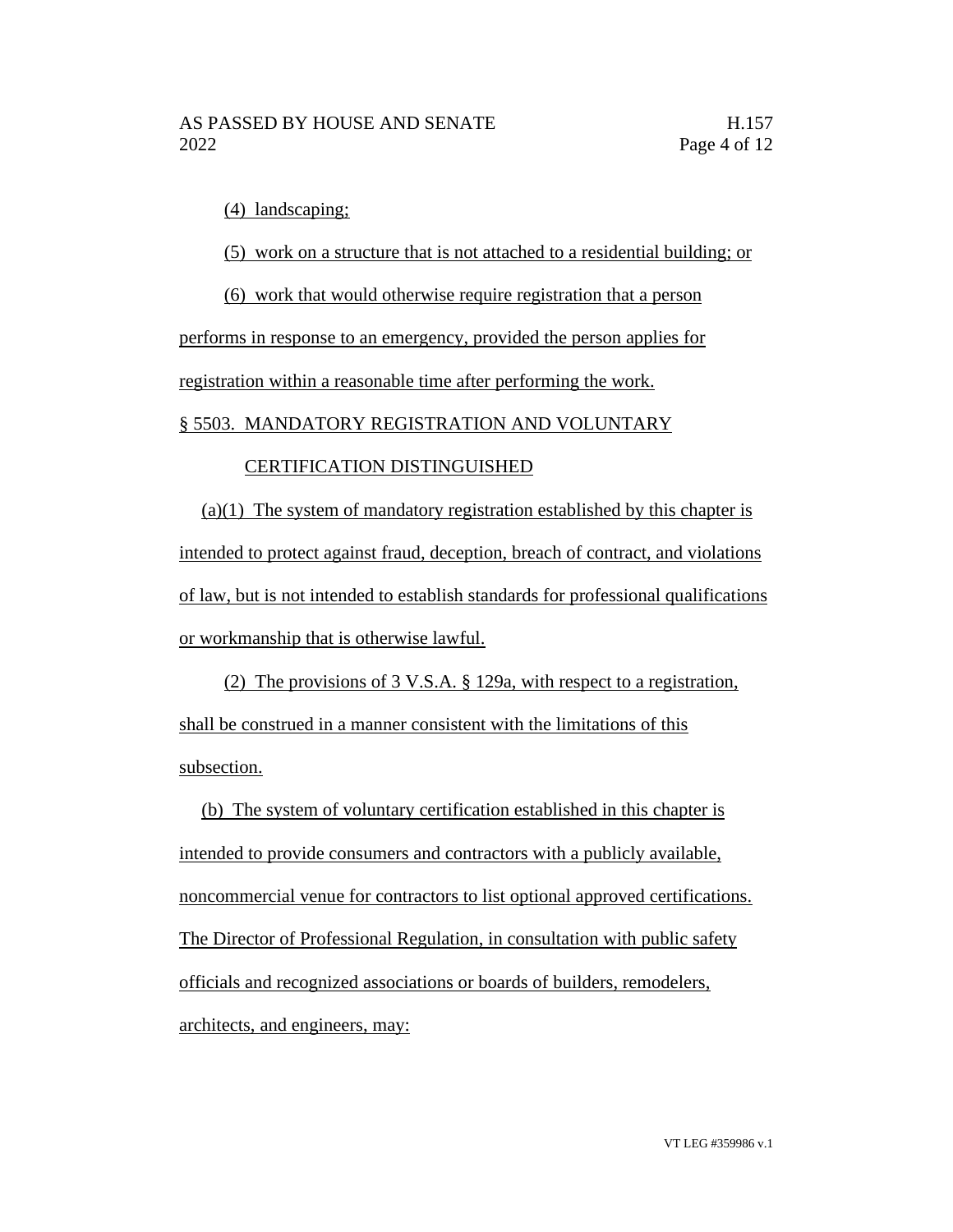(1) adopt rules providing for the issuance of voluntary certifications, as defined in subdivision 3101a(1) of this title, that signify demonstrated competence in particular subfields and specialties related to residential construction;

(2) establish minimum qualifications, and standards for performance and conduct, necessary for certification; and

(3) discipline a certificant for violating adopted standards or other law,

with or without affecting the underlying registration.

Subchapter 2. Administration

# § 5505. DUTIES OF THE DIRECTOR

(a) The Director of Professional Regulation shall:

(1) provide information to the public concerning registration,

certification, appeal procedures, and complaint procedures;

(2) administer fees established under this chapter;

(3) receive applications for registration or certification, issue

registrations and certifications to applicants qualified under this chapter, deny

or renew registrations or certifications, and issue, revoke, suspend, condition,

and reinstate registrations and certifications as ordered by an administrative

law officer; and

(4) prepare and maintain a registry of registrants and certificants.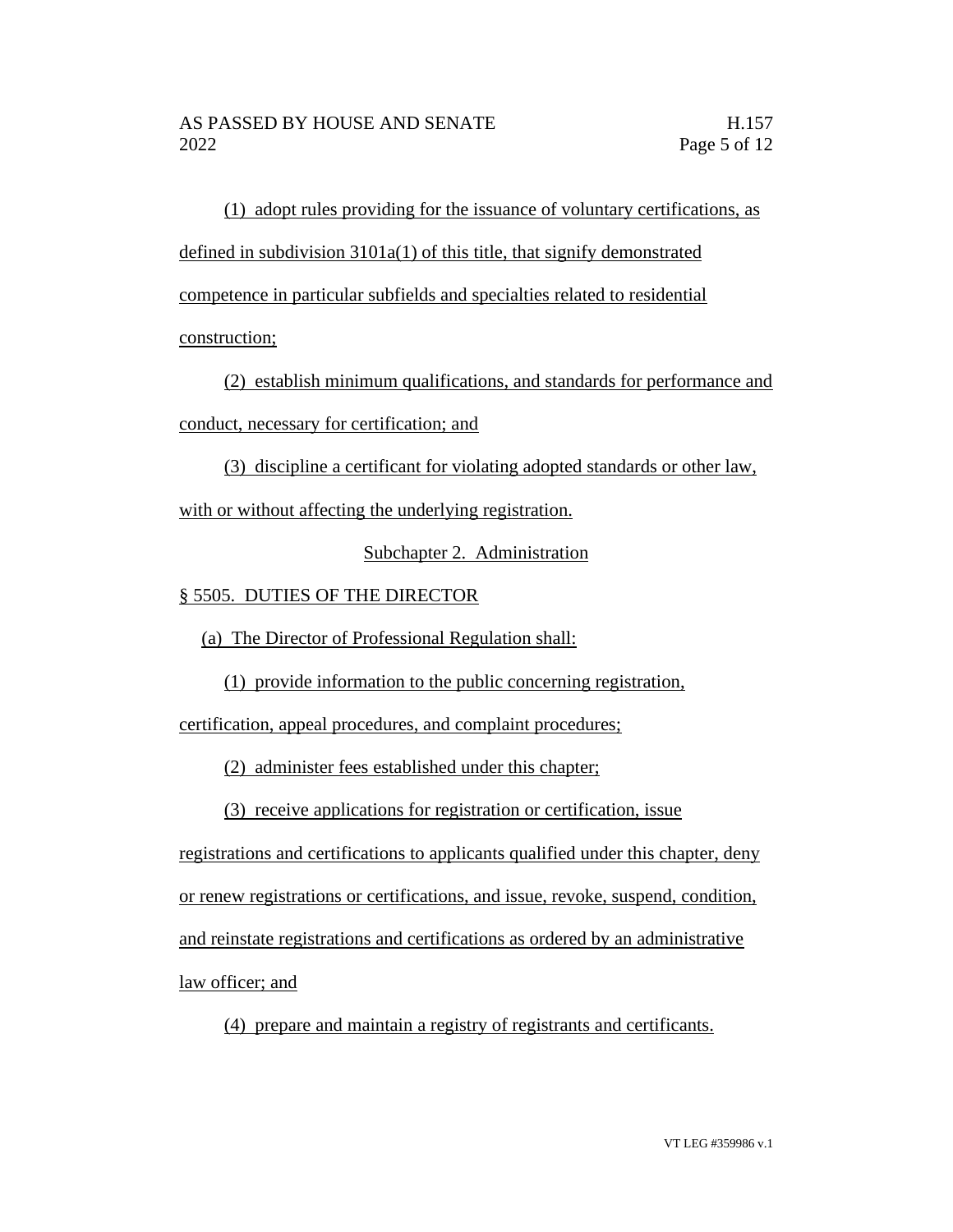(b) The Director, after consultation with an advisor appointed pursuant to

section 5506 of this title, may adopt rules to implement this chapter.

§ 5506. ADVISORS

(a) The Secretary of State shall appoint two persons pursuant to 3 V.S.A.

§ 129b to serve as advisors in matters relating to residential contractors and

construction.

(b) To be eligible to serve, an advisor shall:

(1) register under this chapter;

(2) have at least three years' experience in residential construction

immediately preceding appointment; and

(3) remain active in the profession during his or her service.

(c) The Director of Professional Regulation shall seek the advice of the

advisors in implementing this chapter.

§ 5507. FEES

A person regulated under this chapter shall pay the following fees at initial

application and biennial renewal:

(1) Registration, individual: \$75.00.

(2) Registration, business organization: \$250.00.

(3) State certifications: \$75.00 for a first certification and \$25.00 for

each additional certification.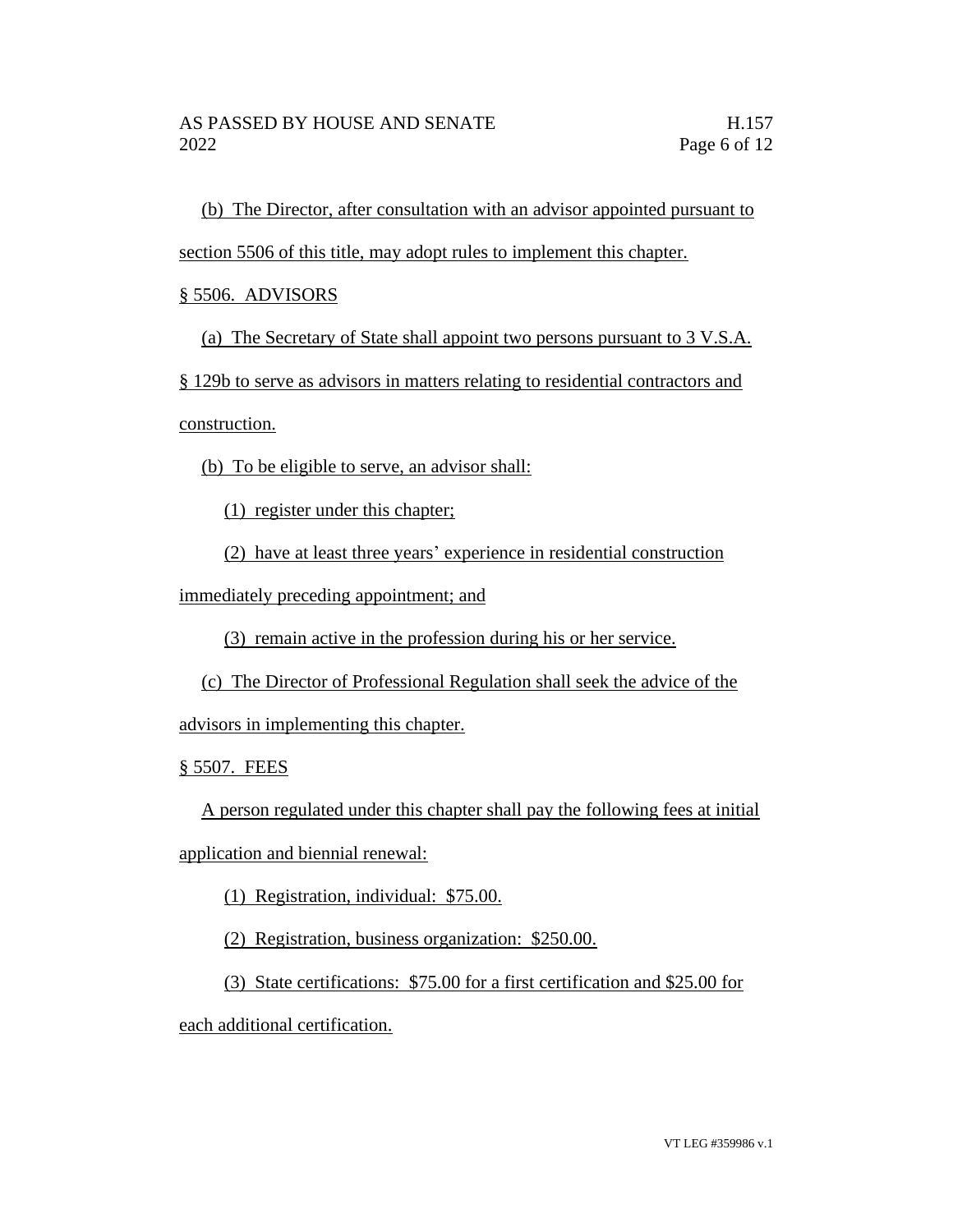### Subchapter 3. Registrations

### § 5508. ELIGIBILITY

To be eligible for registration, the Director of Professional Regulation shall

find that the applicant is in compliance with the provisions of this chapter and

applicable State law and has satisfied any judgment order related to the

provision of professional services to a homeowner.

## § 5509. REQUIREMENTS OF REGISTRANTS

(a) Insurance. A person registered under this chapter shall maintain

minimum liability insurance coverage in the amount of \$300,000.00 per claim

and \$1,000,000.00 aggregate, evidence of which may be required as a

precondition to issuance or renewal of a registration.

(b) Writing.

(1) A person registered under this chapter shall execute a written contract prior to receiving a deposit or commencing residential construction work if the estimated value of the labor and materials exceeds \$3,500.00.

(2) A contract shall specify:

(A) Price. One of the following provisions for the price of the contract:

(i) a maximum price for all work and materials;

(ii) a statement that billing and payment will be made on a time and materials basis, not to exceed a maximum price; or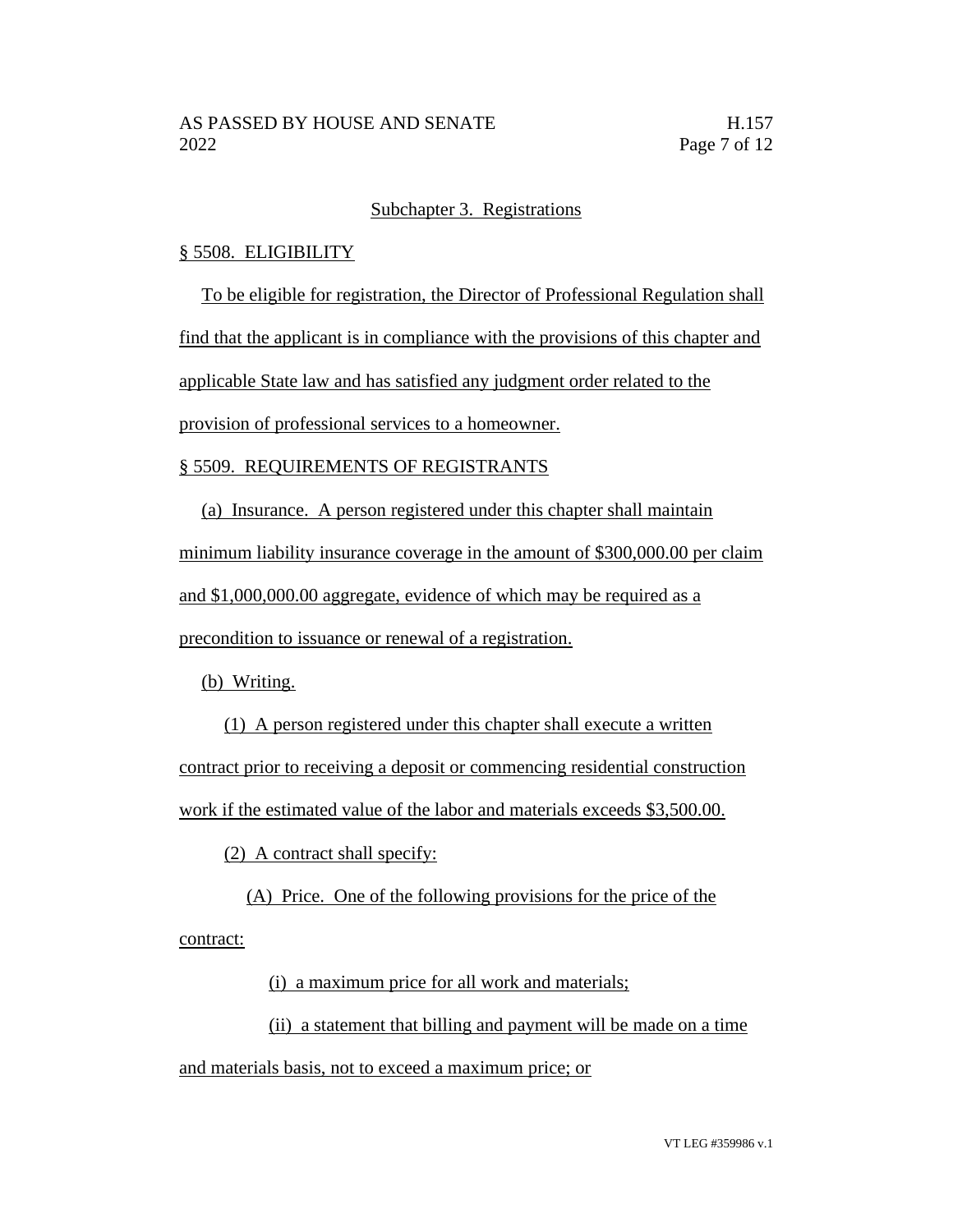(iii) a statement that billing and payment will be made on a time

and materials basis and that there is no maximum price.

(B) Work dates. Estimated start and completion dates.

(C) Scope of work. A description of the services to be performed and

a description of the materials to be used.

(D) Change order provision. A description of how and when

amendments to the contract may be approved and documented, as agreed by the parties.

(3) The parties shall document an amendment to the contract in a signed writing.

(c) Down payment.

(1) If a contract specifies a maximum price for all work and materials or a statement that billing and payment will be made on a time and materials basis, not to exceed a maximum price, the contract may require a down payment of up to one-half of the cost of labor to the consumer, or one-half of the price of materials, whichever is greater.

(2) If a contract specifies that billing and payment will be made on a time and materials basis and that there is no maximum price, the contract may require a down payment as negotiated by the parties.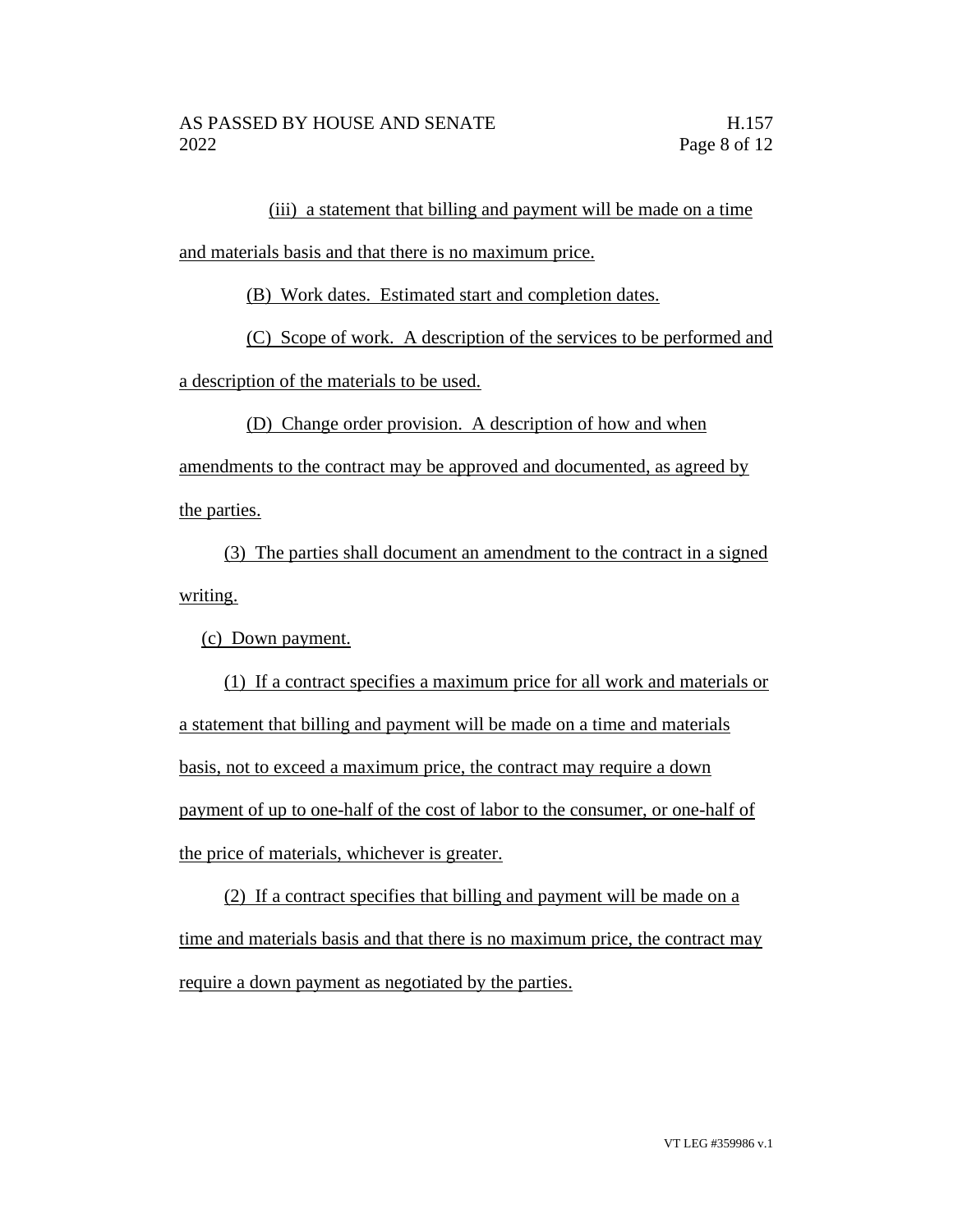### § 5510. PROHIBITIONS AND REMEDIES

(a) A person who does not register as required pursuant to this chapter may be subject to an injunction or a civil penalty, or both, for unauthorized practice as provided in 3 V.S.A. § 127(b).

(b) The Office of Professional Regulation may discipline a registrant or certificant for unprofessional conduct as provided in 3 V.S.A. § 129a, except that 3 V.S.A. § 129a(b) does not apply to a registrant.

(c) The following conduct by a registrant, certificant, applicant, or person who later becomes an applicant constitutes unprofessional conduct:

(1) failure to enter into a written contract when required by this chapter;

(2) failure to maintain liability or workers' compensation insurance as required by law;

(3) committing a deceptive act in commerce in violation of 9 V.S.A. § 2453;

(4) falsely claiming certification under this chapter, provided that this subdivision does not prevent accurate and nonmisleading advertising or statements related to credentials that are not offered by this State; and

(5) selling or fraudulently obtaining or furnishing a certificate of registration, certification, license, or any other related document or record, or assisting another person in doing so, including by reincorporating or altering a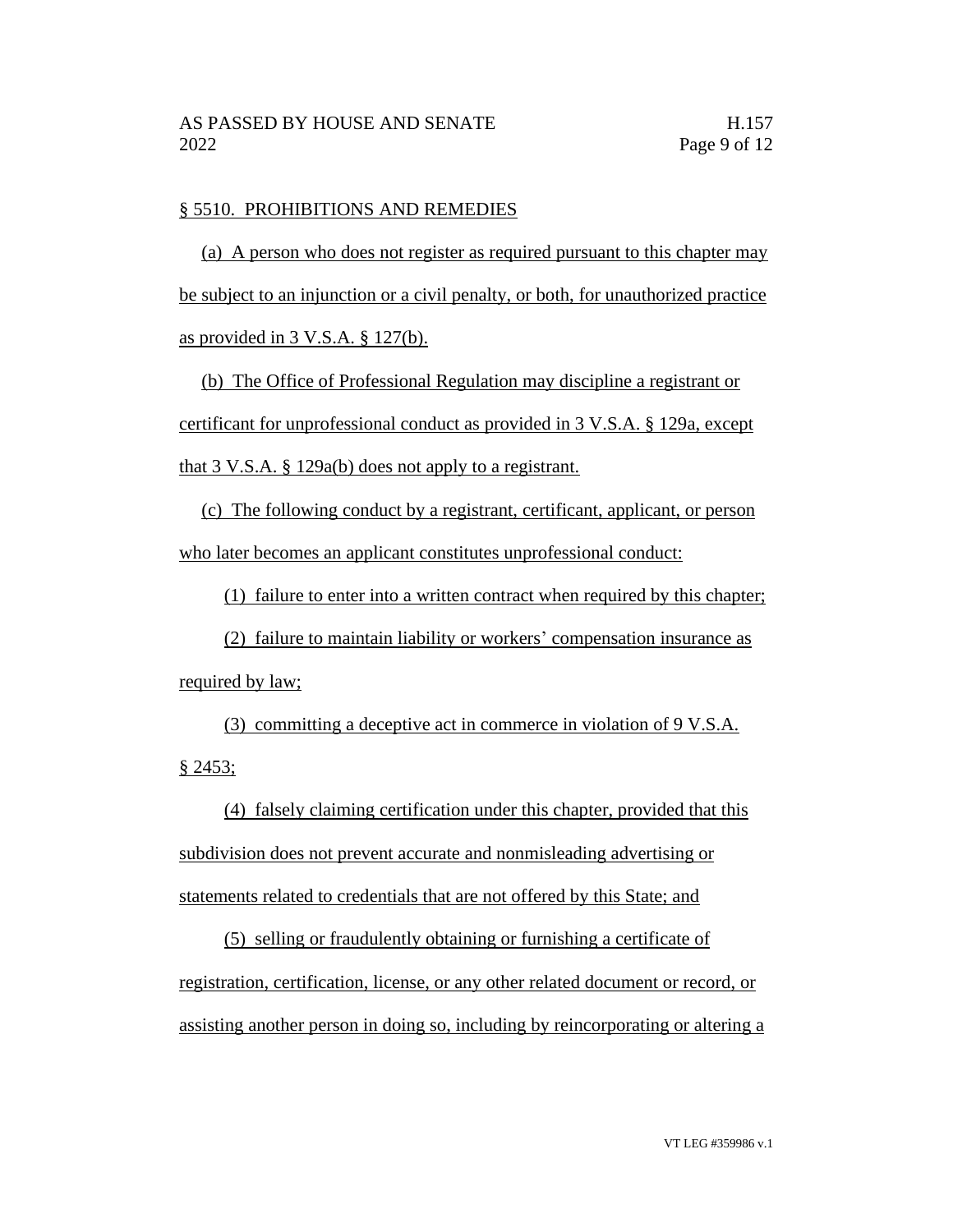trade name for the purpose or with the effect of evading or masking revocation,

suspension, or discipline against a registration issued under this chapter.

Sec. 4. IMPLEMENTATION

(a) Notwithstanding any contrary provision of 26 V.S.A. chapter 106:

(1) The initial biennial registration term for residential contractors pursuant to 26 V.S.A. chapter 106 shall begin on April 1, 2023.

(2) The Secretary of State may begin receiving applications for the initial registration term on December 1, 2022.

(3)(A) The registration fee for individuals who submit complete registration requests between December 1, 2022 and March 31, 2023 is \$25.00 and between April 1, 2023 and March 31, 2024, the fee is \$50.00.

(B) The registration fee for business organizations that submit complete registration requests between December 1, 2022 and March 31, 2023 is \$175.00 and between April 1, 2023 and March 31, 2024, the fee is \$200.00.

(4) Prior to April 1, 2024, the Office of Professional Regulation shall not take any enforcement action for unauthorized practice under 26 V.S.A. § 5510(a) against a residential contractor who fails to register as required by this act.

(b) On or before July 1, 2023, the Director of Professional Regulation shall establish an initial set of voluntary certifications, to include at minimum OSHA standards on construction projects and components of energy-efficient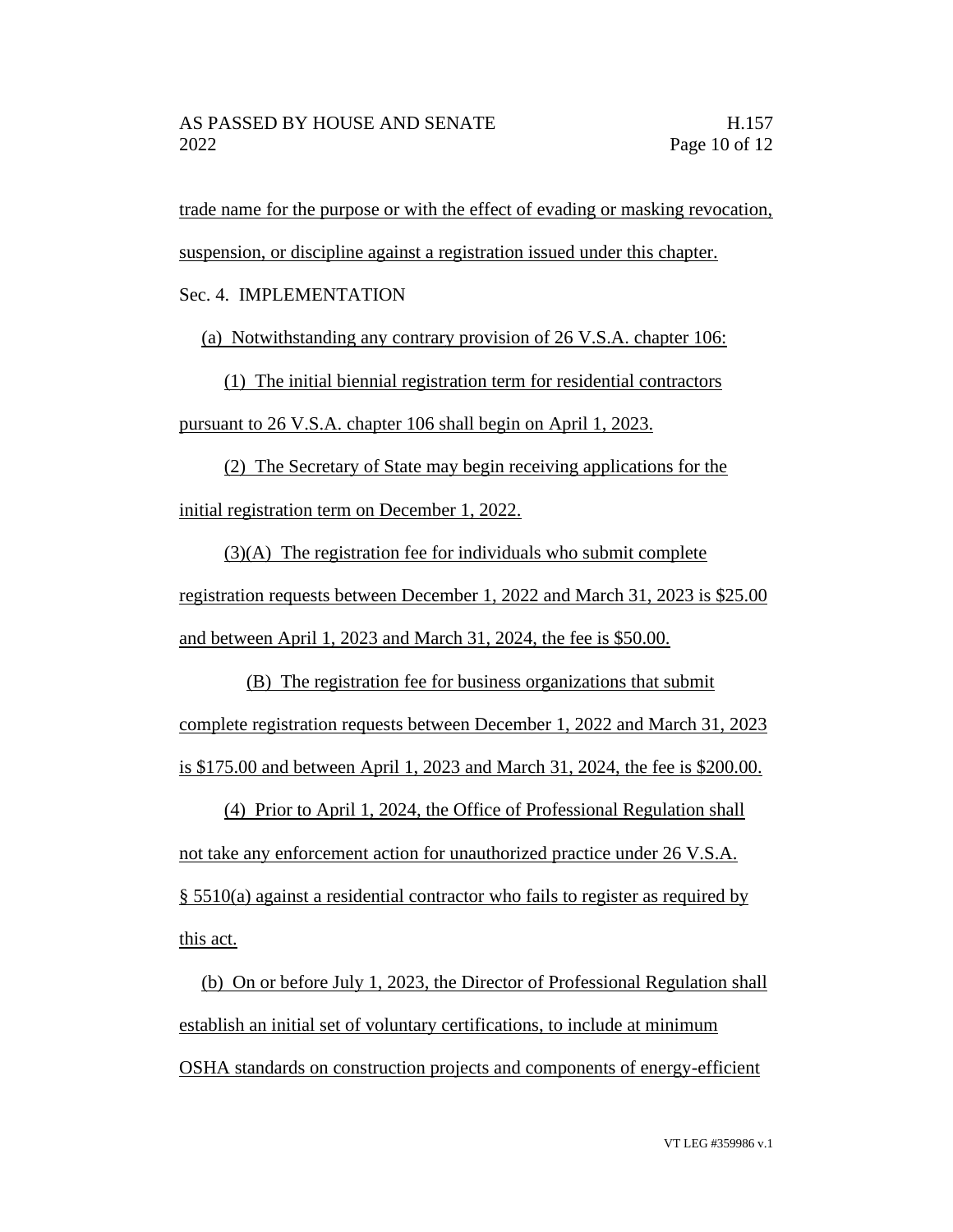"green" building for insulators, carpenters, and heating and ventilation installers.

Sec. 5. CREATION OF POSITIONS WITHIN THE OFFICE OF

# PROFESSIONAL REGULATION; LICENSING

(a) There are created within the Secretary of State's Office of Professional Regulation one new position in licensing and one new position in enforcement.

(b) In fiscal year 2023, the amount of \$200,000.00 in Office of Professional Regulation special funds is appropriated to the Secretary of State to fund the positions created in subsection (a) of this section.

Sec. 6. SECRETARY OF STATE; STATUS REPORT

On or before January 15, 2024, the Office of Professional Regulation shall

report to the House Committees on General, Housing, and Military Affairs and

on Government Operations and to the Senate Committees on Economic

Development, Housing and General Affairs and on Government Operations

concerning the implementation of 26 V.S.A. chapter 106, including:

(1) the number of registrations and certifications;

(2) the resources necessary to implement the chapter;

(3) the number and nature of any complaints or enforcement actions;

(4) the potential design and implementation of a one-stop portal for

contractors and consumers; and

(5) any other issues the Office deems appropriate.